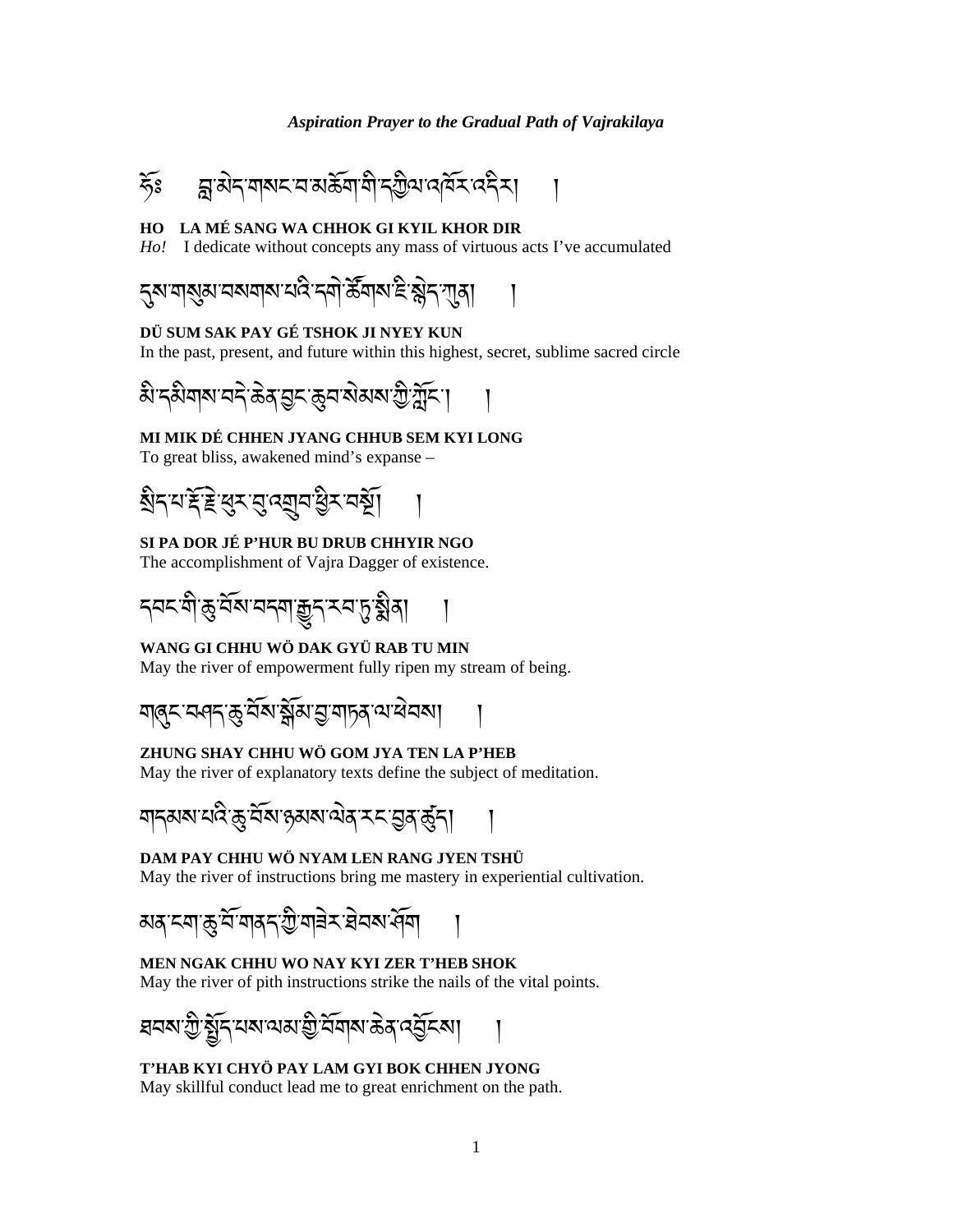য়ঀয়৻য়ৣ৾ঀৼয়ৄৼৄৼৢৼয়ৼ৸৸৸৸ৼ৸৸ৼ৸ৼ৸ৼ৸ৼ

#### T'HAL JYIN GONG PAY WANG GI DING TSHAY NYEY

May the intent of unobstructed penetration bring me the confidence of empowerment.

ৡ৴৾৾ঽয়ৼৠয়ৼড়ৢৼয়ড়ৢয়৸ড়ৼৼৼঢ়ড়

# NYING JEY DRAL WAY DAM TSHIK TSHAY DU KHYOL

May I accomplish the tantric vow of compassionate liberation.

*෬*෬ৼ*෬*ৼৢয়ৼ৻৸৶ৼ৻ৼয়৸ৼঢ়৻ৼৢ৻ৼ৻ড়৸

# BAR WAY T'HRIN LAY DRAY BÜ T'HAR CHHYIN SHOK

May I reach the final result of blazing [wisdom's] enlightened activity.

# T'HUK JEI P'HUR BU GYÜ DRUK YUL LA T'HEB

May compassion's dagger strike the six types of beings' domains.

*བ*ଵୖॢॸॱय़दिॱঽয়ॱय़ॺॱয়ॱয়৽য়৾ৼৢৄৼ৾৻ঀ৾৾য়ৼৣয়ৼয়

### KYÉ PAY RIM PAY T'HA MAL NANG ZHEN JYANG

May creation stage meditation purify attachment to ordinary appearances.

### DEN SUM MI SHIK DOR JÉ KHOR LÖ TAM

May the three seats fill with indestructible vajra wheels.

য়ৢৼৼঀৼয়৻৸৻৸৻য়৻য়৻য়৻৸ৼ৸ৼঢ়ঢ়৸

# SI CHÜ YÉ SHEY T'HRO WOR YONG DRUB SHOK

May existence's contents and beings be fully established in wrathful wisdom.

#### TSHEN MAY P'HUR BU DRA DANG GEK LA T'HEB

May I use the material dagger to strike enemies and obstructors,

# TSHÉ MÉ NYING JEI CHAK KYÜ NYER DRANG PAY

To draw them with immeasurable compassion's hook, and to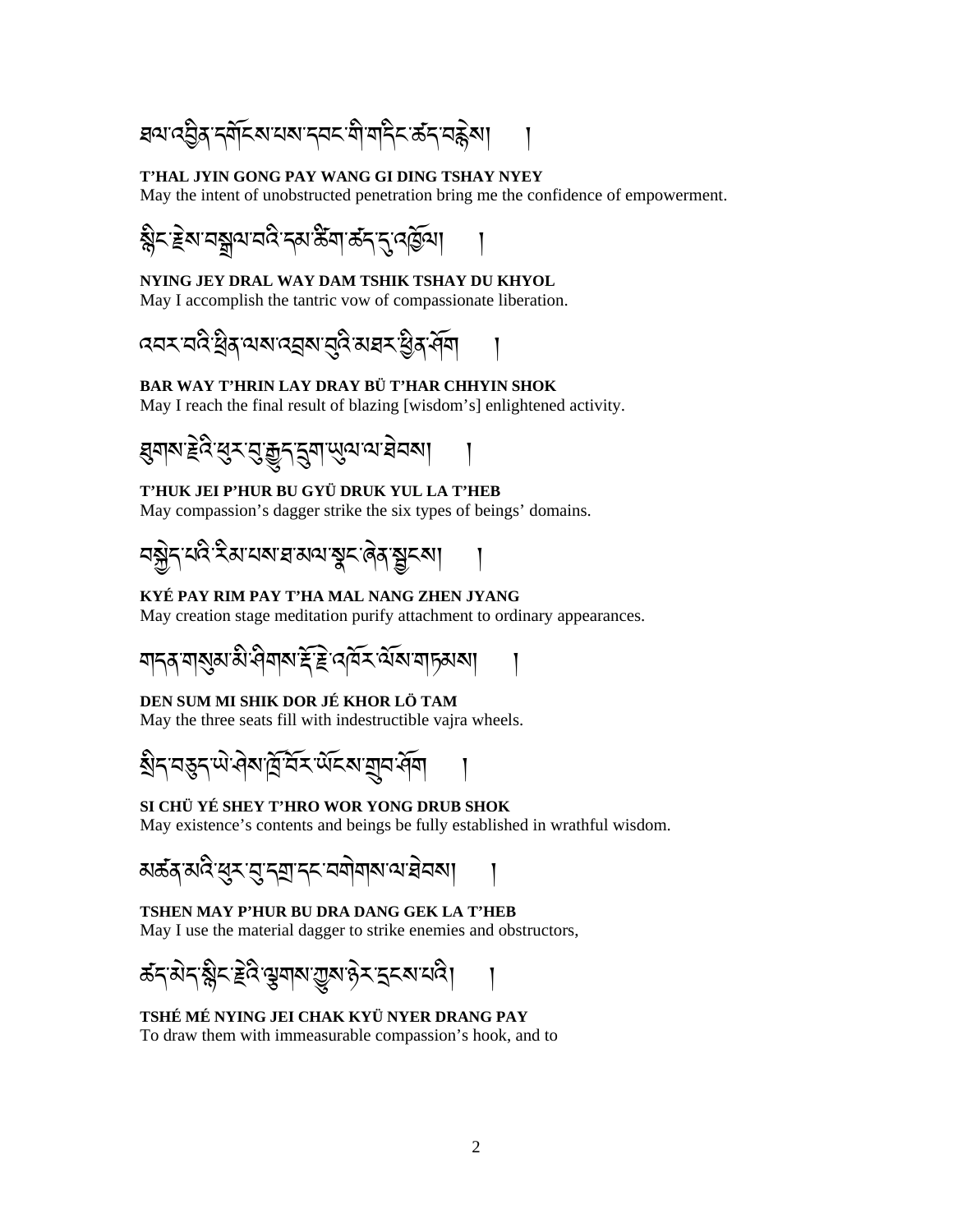### MAY JYUNG TSHÉ T'HRÜ DRAL DREN JYOR WA YIY

Apply the finest [techniques] of [absorbing] life force, washing, liberation, and leading [to pure realms],

*ॺ*ॱॸॺॱऄॎड़<sup></sup>य़ख़ढ़ऄॴॺॺॱॸॺॱक़ॗॺॱॺॾॸॱॷॕॺ

# MA DAK ZHING CHÜ NAY NGEN GYUN CHAY SHOK

Thereby ending the ten impure domains' evil existences.

#### JYANG SEM P'HUR BU YUM GYI KHA LA T'HEB

May my mind of awakening's dagger strike the female consort's space.

#### P'HO NYAY LAM LAY TSA LUNG T'HIK LEI DRÖ

On the messenger's path, may the movement of channels, winds, and vital essence

$$
\mathfrak{F}(\widehat{\mathcal{A}})\mathfrak{F}(\widehat{\mathcal{B}})\mathfrak{F}(\widehat{\mathcal{B}})\mathfrak{F}(\widehat{\mathcal{B}})\mathfrak{F}(\widehat{\mathcal{B}})\mathfrak{F}(\widehat{\mathcal{B}})\mathfrak{F}(\widehat{\mathcal{B}})
$$

#### P'HO MÉ DU TI BUB SU RAB CHING TÉ

Be bound without transference inside my central channel:

#### CHU DRUK GA WAI YÉ SHEY T'HAR SÖN SHOK

May I reach the limits of the sixteen joys' wisdom.

#### RIK PAY P'HUR BU CHHÖ YING LHUM SU T'HEB

May the dagger of my awareness strike the basic space of phenomena's womb.

#### NAY PA ZHI YI DOR JÉ P'HUR BU NYI

May I join Vajra Dagger as the abiding basis

DRÖ PA LAM GYI P'HUR BÜ TSHAM JYAR NAY With Vajra Dagger as the traversed path,